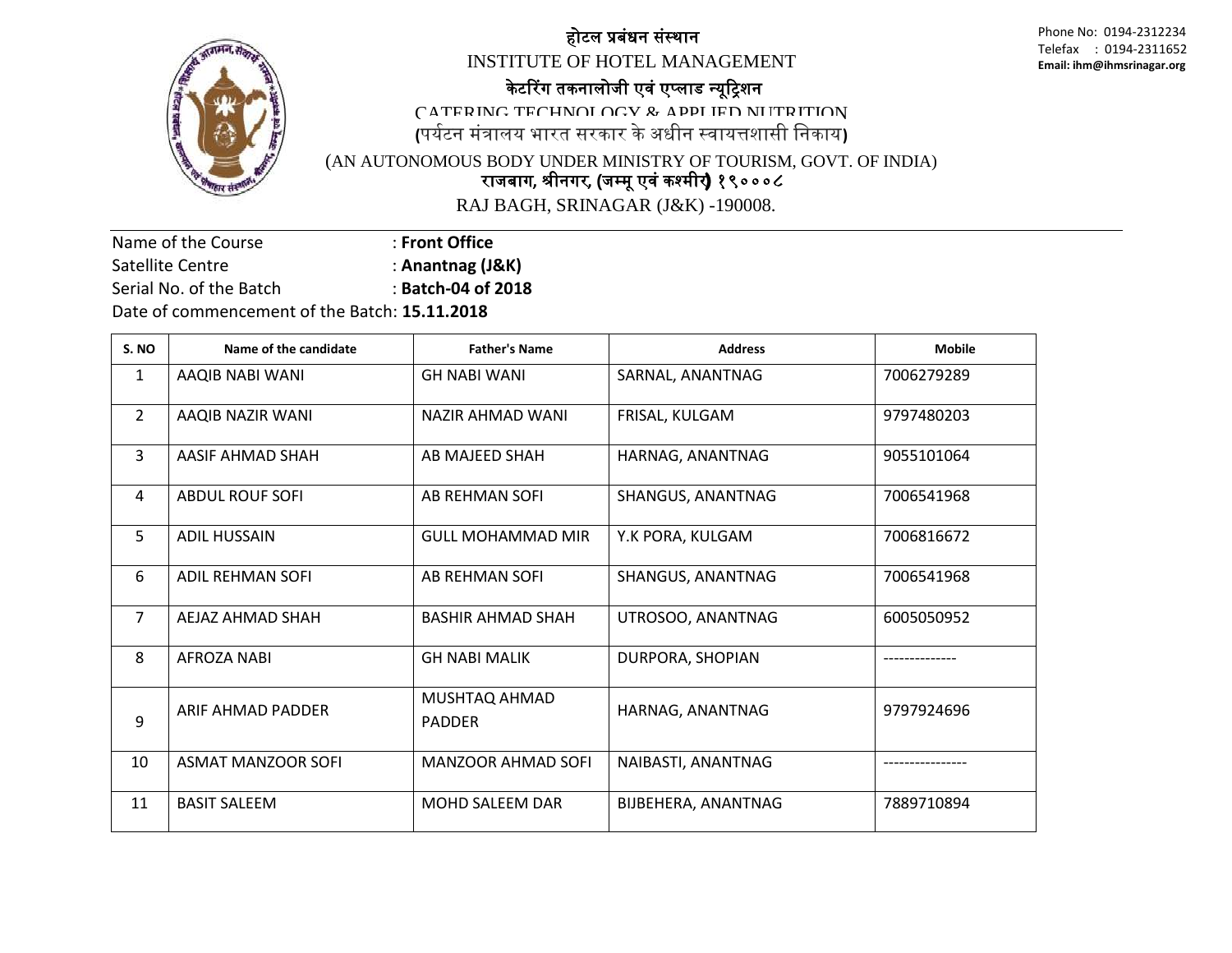| 12 | <b>BILAL AHMAD DAR</b>  | <b>BASHIR AHMAD DAR</b>           | <b>VEERI, ANANTNAG</b>   | 7006029118      |
|----|-------------------------|-----------------------------------|--------------------------|-----------------|
| 13 | <b>BISMA JAN</b>        | AB AZIZ SHAH                      | <b>VERINAG, ANANTNAG</b> |                 |
| 14 | <b>GAZALA MAJEED</b>    | AB MAJEED KHAN                    | JANGLATMANDI, ANANTNAG   |                 |
| 15 | HILAL AHMAD BHAT        | AB RASHID BHAT                    | ZAINAPORA, SHOPIAN       | 9419056313      |
| 16 | <b>KAWSAR JAN</b>       | <b>GH QADIR KHAN</b>              | DIALGAM, ANANTNAG        |                 |
| 17 | KHALID IBNI HAMID       | AB HAMEED SHAH                    | PAZALPORA, ANANTNAG      | 9149424168      |
| 18 | MAJID ASHRAF NAIKOO     | MOHD ASHRAF NAIKOO                | AWNEERA, SHOPIAN         | 9149424168      |
| 19 | <b>NUSRAT SHAKEEL</b>   | <b>SHAKEEL UR REHMAN</b>          | ARAWUNI, ANANTNAG        |                 |
| 20 | RAHIL HASSAN ALLAIE     | <b>GH HASSAN ALLAIE</b>           | HARNAG, ANANTNAG         | 9070533420      |
| 21 | <b>RIFAT NISAR</b>      | NISAR AHMAD RATHER                | HARI PARIWAN, PULWAMA    | --------------- |
| 22 | <b>RUMISA JAN</b>       | HAMEEDULLAH SHAH                  | MONGHAL, ANANTNAG        |                 |
| 23 | <b>SAHREE JAN</b>       | <b>NISAR AHMAD</b>                | SARNAL, ANANTNAG         |                 |
| 24 | <b>SAIMA NABI</b>       | <b>GH NABI MIR</b>                | PETBUGH, ANANTNAG        |                 |
| 25 | SAMREENA MANZOOR SOFI   | <b>MANZOOR AHMAD SOFI</b>         | NAIBASTI, ANANTNAG       |                 |
| 26 | SHEEMA JAN              | MOHD YAQOOB DAR                   | JANGLATMANDI, ANANTNAG   |                 |
| 27 | SUHAIL AHMAD AHANGER    | MOHD YAQOOB<br>AHANGER            | HARDU, ANANTNAG          | 788954244       |
| 28 | TANVEER AHMAD TATHER    | MOHAMMAD MAQBOOL<br><b>RATHER</b> | HARIPARIWAN, PULWAMA     | 7889522948      |
| 29 | <b>UMAR YOUSUF DASS</b> | <b>MOHD YOUSUF DASS</b>           | AKINGAM, ANANTNAG        | 9797806804      |